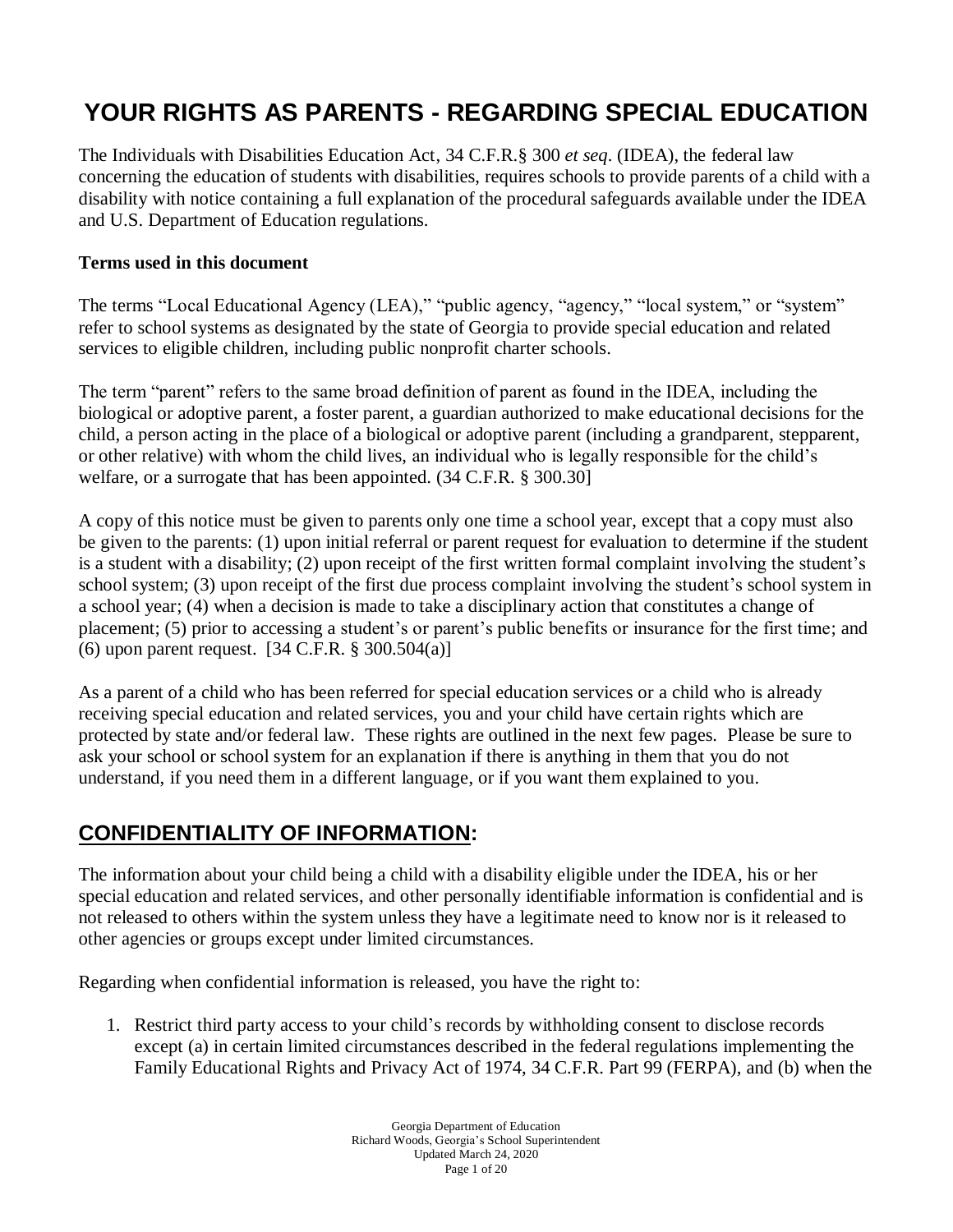records are released to officials of participating agencies for purposes of meeting a requirement under the IDEA;

- 2. Restrict the release of your child's personally identifiable information to officials of participating agencies that provide or pay for transition services to your child;
- 3. Restrict the release of your child's personally identifiable information to a private school that is not located in the LEA of your residence;
- 4. Be notified and receive copies before information in your child's record is destroyed;
- 5. Be told to whom information has been disclosed; and
- 6. Review and receive copies of all information sent to another agency where your child seeks or is eligible to enroll.

### **RECORDS:**

"Education records" means the type of records covered under the definition of "education records" in the FERPA. Those regulations define "education records" as follows:

| Education records mean those records that are: |                                                                                                                                                                                                                                                                                                                                                                                                                                                                                                                                                                                                                                                |
|------------------------------------------------|------------------------------------------------------------------------------------------------------------------------------------------------------------------------------------------------------------------------------------------------------------------------------------------------------------------------------------------------------------------------------------------------------------------------------------------------------------------------------------------------------------------------------------------------------------------------------------------------------------------------------------------------|
|                                                | (1) Directly related to the student; and                                                                                                                                                                                                                                                                                                                                                                                                                                                                                                                                                                                                       |
|                                                | (2) Maintained by an educational agency or institution or by a party acting for the agency or<br>institution.                                                                                                                                                                                                                                                                                                                                                                                                                                                                                                                                  |
| The term does not include:                     |                                                                                                                                                                                                                                                                                                                                                                                                                                                                                                                                                                                                                                                |
|                                                | (1) Records that are kept in the sole possession of the maker, are used only as a person<br>memory aid, and are not accessible or revealed to any other person except a temporary<br>substitute for the maker of the record.                                                                                                                                                                                                                                                                                                                                                                                                                   |
|                                                | (2) Records of the law enforcement unit of an educational agency subject to the provisions of<br>\$99.8.                                                                                                                                                                                                                                                                                                                                                                                                                                                                                                                                       |
|                                                | (3) Records relating to an individual who is employed by an educational agency or institution<br>that are made and maintained in the normal course of business; related exclusively to the<br>individual in that individual's capacity as an employee; and are not available for use for<br>any other purpose. However, records relating to an individual in attendance at an<br>educational agency or institution who is employed as a result of his or her status as a<br>student are education records.                                                                                                                                     |
| (4)                                            | Records on a student who is 18 years of age or older, or is attending an institution of<br>postsecondary education, that are made or maintained by a physician, psychiatrist,<br>psychologist, or other recognized professional or paraprofessional acting in his or her<br>professional capacity; made, maintained, or used only in connection with treatment of the<br>student; and disclosed only to individuals providing the treatment. For the purposes of this<br>definition, "treatment" does not include remedial educational activities or activities that are<br>a part of the program of instruction at the agency or institution. |
|                                                | (5) Records created or received by an educational agency or institution after an individual is<br>no longer a student in attendance and that are not directly related to the individual's<br>attendance as a student.                                                                                                                                                                                                                                                                                                                                                                                                                          |
| (6)                                            | Grades on peer-graded papers before they are collected and recorded by a teacher.                                                                                                                                                                                                                                                                                                                                                                                                                                                                                                                                                              |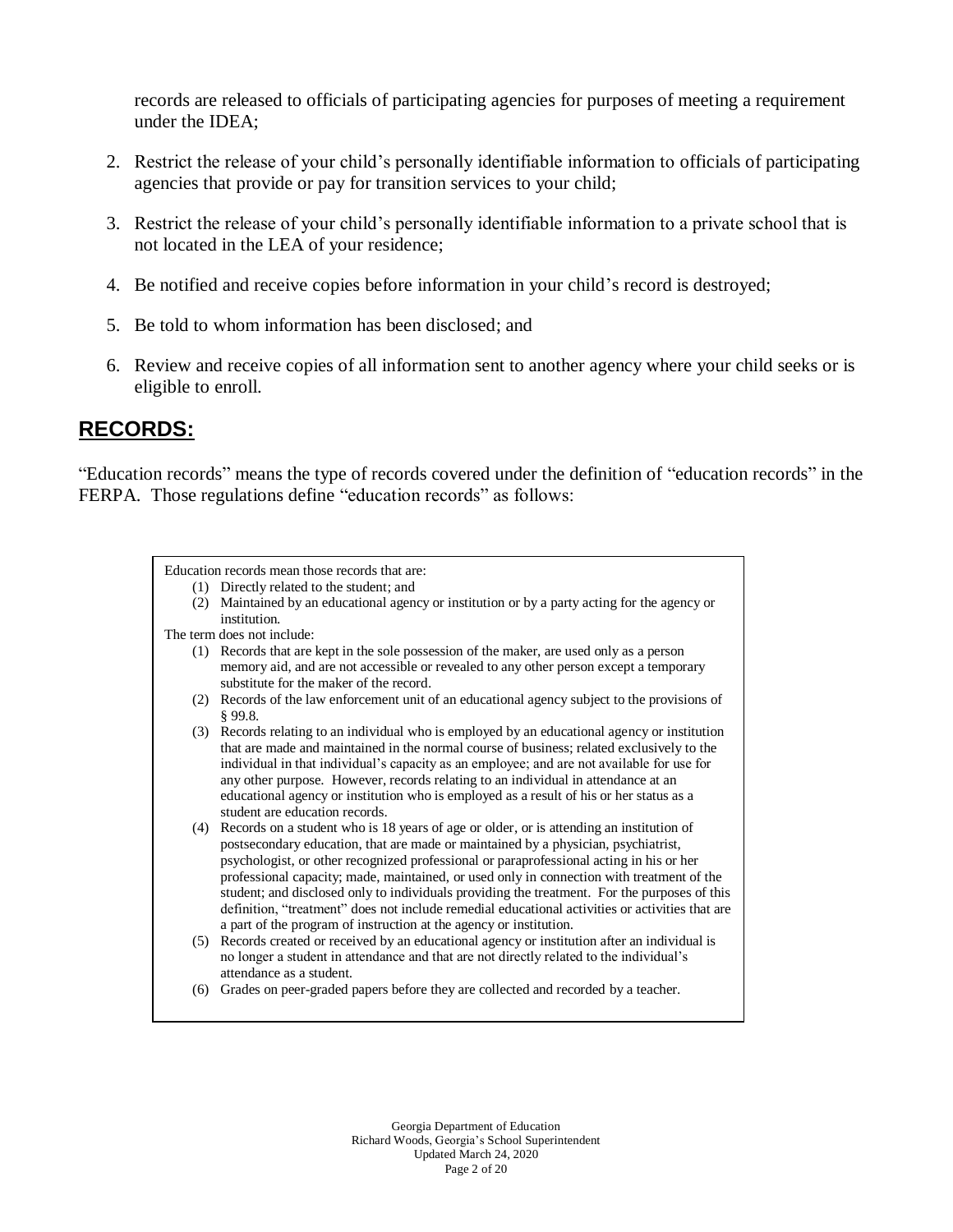Regarding education records, you have the right to:

- 1. Inspect and review all education records relating to your child without unnecessary delay and before any meeting regarding an Individualized Education Program (IEP), or due process hearing, or resolution session, and in no more than 45 days after your request has been made;.
- 2. Have your representative review the records;
- 3. Request that the public agency provide copies of the records if failure to provide those copies would effectively prevent you from exercising the right to inspect and review the records;
- 4. Have the public agency presume that you have authority to inspect and review records of your child unless the agency has been notified that you do not have authority under state law;
- 5. Inspect and review only the information relating to your child if any educational record includes information on more than one child;
- 6. Have the public agency keep a record of parties obtaining access to your child's personally identifiable information included in education records collected, maintained, or used under the IDEA (except access by parents and authorized employees of the participating agency), including the name of the party, the date access was given, and the purpose for which the party is authorized to use the records;
- 7. Have the public agency search for or retrieve educational records without charge;
- 8. Only be charged a fee for copies of records if the fee does not effectively prevent you from exercising your right to inspect and review those records;
- 9. Be informed of all types and locations of records being collected, maintained or used by the agency;
- 10. Ask for an explanation and interpretation of any item in the records;
- 11. Ask for an amendment of any record if the record is inaccurate, misleading, or violates the privacy or other rights of your child;
- 12. Have the agency decide whether to amend the information within a reasonable time after being asked to do so;
- 13. Be informed of a refusal to amend the record and your right to a hearing if the agency refuses to make the requested amendment;
- 14. Be informed, in writing, if the agency decides in a hearing that the information is inaccurate, misleading, or violative of the child's rights, and to have the record amended;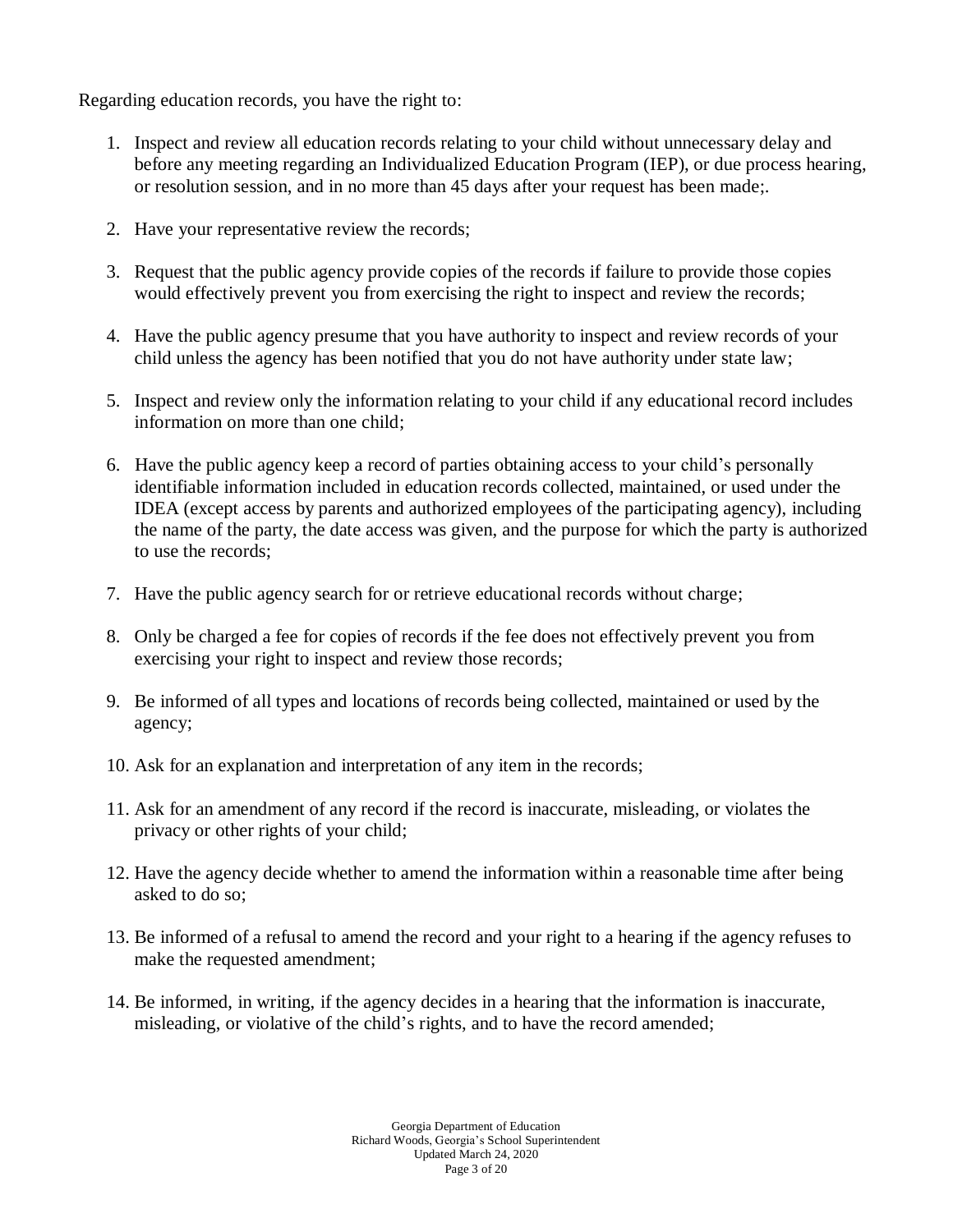- 15. Be informed of the your right to place a statement in the record commenting on information or setting forth your reasons for disagreeing with the agency decision if it is decided in a hearing that information need not be amended; and
- 16. Have your explanation maintained in the record as long as the contested record is maintained, and disclosed if the contested record is disclosed.

### **INDEPENDENT EDUCATIONAL EVALUATION:**

"Independent educational evaluation" means an evaluation conducted by a qualified examiner who is not employed by the school district responsible for the education of your child. "Public expense" means that the school system either pays for the full cost of the evaluation or ensures that the evaluation is otherwise provided at no cost to you, consistent with the provisions of the IDEA, which allow each state to use whatever state, local, federal and private sources of support that are available in the state to meet the requirements. [34 C.F.R. § 300.502(a)(3)(i - ii)]

You are entitled to only one independent educational evaluation of your child at public expense each time your school system conducts an evaluation of your child with which you disagree.

If you request an independent educational evaluation of your child at public expense, your school system must, without unnecessary delay, either: (a) file a due process complaint to request a hearing to show that its evaluation of your child is appropriate; <u>or</u> (b) provide an independent educational evaluation at public expense, unless the school system demonstrates in a due process hearing that the evaluation of your child that you obtained did not meet the school system's criteria.

If your school system requests a hearing and the final decision of the administrative law judge (ALJ)/hearing officer is that your school system's evaluation of your child is appropriate, you still have the right to an independent educational evaluation, but not at public expense.

If you request an independent educational evaluation of your child, the school system may ask why you object to the evaluation of your child obtained by your school system. However, your school system may not require an explanation and may not unreasonably delay either providing the independent educational evaluation of your child at public expense or filing a due process complaint to request a due process hearing to defend the school system's evaluation of your child.

Regarding independent educational evaluations, you have the right to:

- 1. Obtain an independent educational evaluation by a qualified examiner;
- 2. Have the independent educational evaluation, which was obtained at either public or private expense and meets the school system's criteria, (a) considered in meetings where placement or program decisions are made regarding a free appropriate public education (FAPE) for your child, and (b) used as evidence in a due process hearing;
- 3. Be told by your child's school system where an independent educational evaluation may be obtained at no expense or low expense, and the school system's applicable criteria for such evaluation;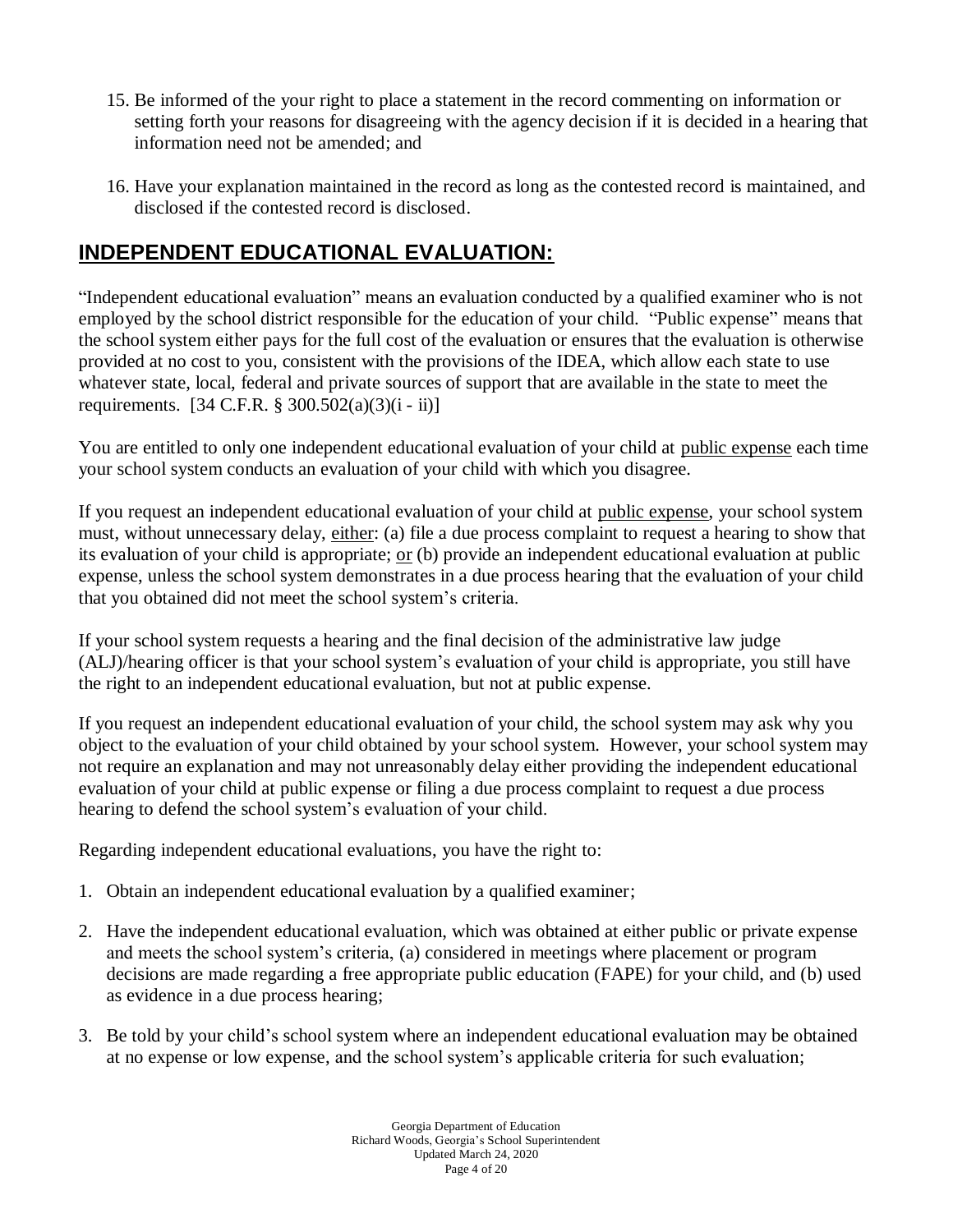- 4. An independent educational evaluation at public expense under the same criteria as those used by the public agency under which the evaluation is obtained, including the location of the evaluation and the qualifications of the examiner, if you disagree with the agency's evaluation, except that the public agency has the right to initiate a hearing regarding a FAPE to show that its evaluation is appropriate; and
- 5. Right to an independent educational evaluation at public expense when the evaluation is requested by an ALJ/hearing officer during a hearing.

### **NOTICE:**

"Notice" means written information provided to the parent about proposed evaluations, meetings, and/or changes in program or eligibility or any other information related to the identification, evaluation, and services provided to a child with a disability under the IDEA. Written notice is provided to give you information and the opportunity to respond prior to the changes being made.

Regarding notice, you have the right to:

- 1. Be notified and present at all meetings before the school system initiates or changes (or refuses to initiate or change) the identification, evaluation, placement, or provision of a FAPE for your child;
- 2. Have that notice in writing, in your native language, or other principal mode of communication, at a level understandable to the general public;
- 3. Have the notice translated orally or by other means in your native language or other mode of communication, if your 's native language or other mode of communication is not a written language;;
- 4. Have the notice describe the proposed action, explain why it is proposed, describe the options considered by the school system, and explain why those other options were rejected;
- 5. Be notified of each evaluation procedure, test, assessment, record, or report the school system has used as a basis for any system-proposed action or basis for refusal;
- 6. A description of any other factors which are relevant to the agency's proposed action or basis for refusal;
- 7. A notice that includes a full explanation of all the procedural safeguards available to you;
- 8. Be notified of sources to contact to obtain assistance in understanding provisions of the IDEA;
- 9. Notice before a school system accesses your child's or your public benefits or insurance for the first time, and prior to obtaining the one-time parental consent and annually thereafter;
- 10. Prior written notice that contains all information in items 2 through 8 above before the agency initiates or changes or refuses to initiate or change the identification, evaluation, placement, or provision of a FAPE for your child;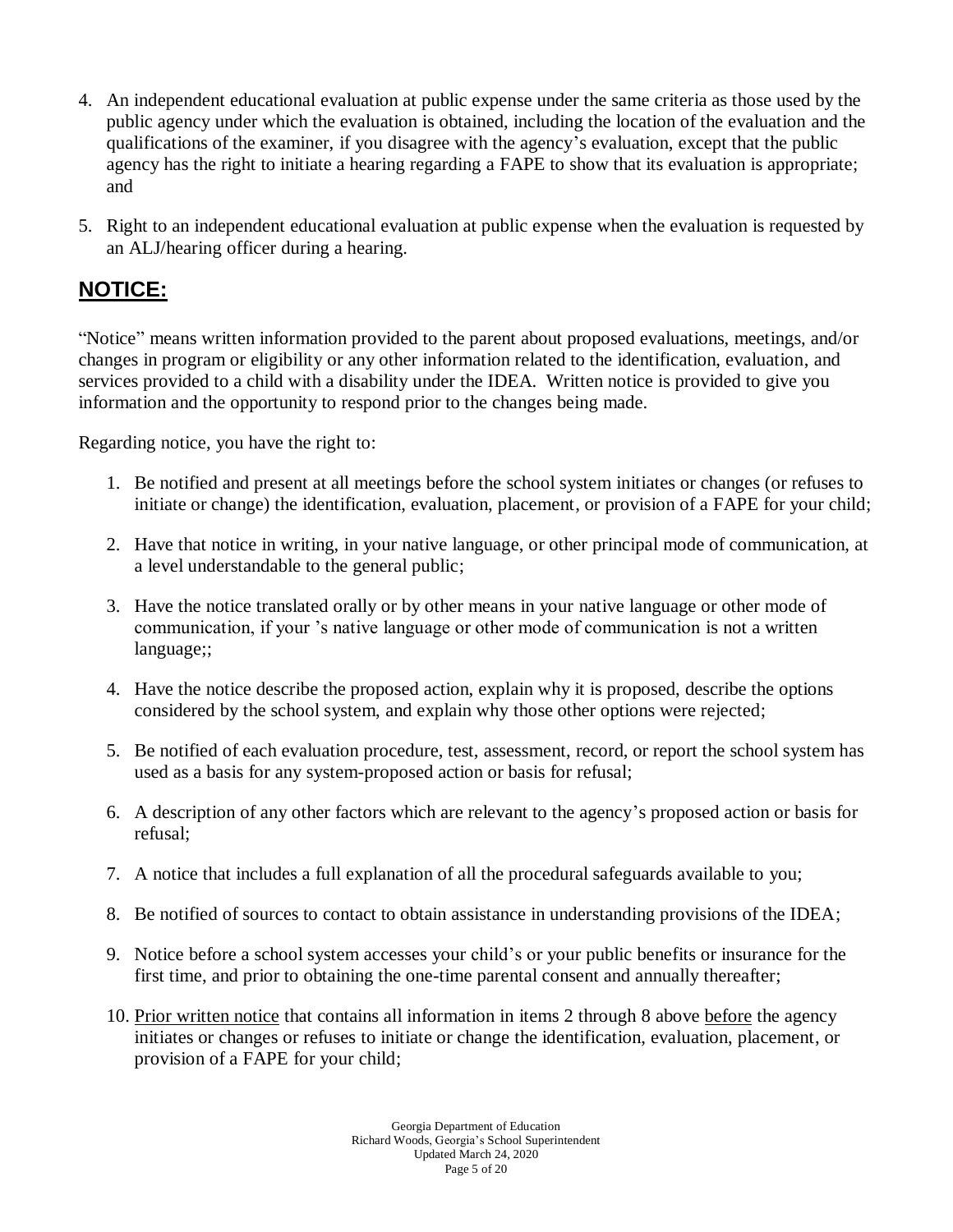- 11. To be present at all IEP Team meetings, including the right to (a) have the meeting at a mutually agreeable time and location, (b) be notified of whom will be in attendance, and (c) bring anyone with you that has knowledge or expertise about your child with a disability; and
- 12. Choose to receive all notices by email, if available in your school system. These include prior written notice, the procedural safeguards (parents' rights) notice, and notices related to due process complaints.

### **CONSENT:**

"Consent" means:

- 1. You have been fully informed in your native language or other mode of communication (such as sign language, braille, or oral communication) of all relevant information about the action for which you are giving consent;
- 2. You understand and agree in writing to that described action, and the consent describes that action and lists the records (if any) that will be released and to whom; **and**
- 3. You understand that the consent is voluntary on your part and you may withdraw your consent at any time. Your withdrawal of consent does not negate (undo) an action that has occurred after you gave your consent and before you withdrew it.

Regarding consent, you have the right to:

- 1. Give consent before an *initial* evaluation of your child to determine whether your child is eligible under the IDEA to receive special education and related services. You must also receive prior written notice of the proposed action from the school system.
	- a. If you refuse to provide consent or fail to respond to a request for consent, the school system may, but is not required to, pursue the initial evaluation by using mediation or due process hearing procedures to obtain that evaluation.
	- b. Consent to an initial evaluation is NOT consent to provide services under the IDEA.
	- c. The public agency does not violate its child find obligations if it does not pursue the evaluation if you do not provide consent.
- 2. Give consent before a reevaluation is conducted. This is true unless your school system can demonstrate that: (1) it took reasonable steps to obtain your consent for your child's reevaluation, **and** (2) you did not respond.
	- a. If you refuse to consent to your child's reevaluation, the school system may, but is not required to, pursue your child's reevaluation by using mediation or due process hearing procedures to seek to override your refusal to consent to your child's reevaluation.
	- b. As with initial evaluations, your school system does not violate its obligations under the IDEA if it declines to pursue the reevaluation in this manner.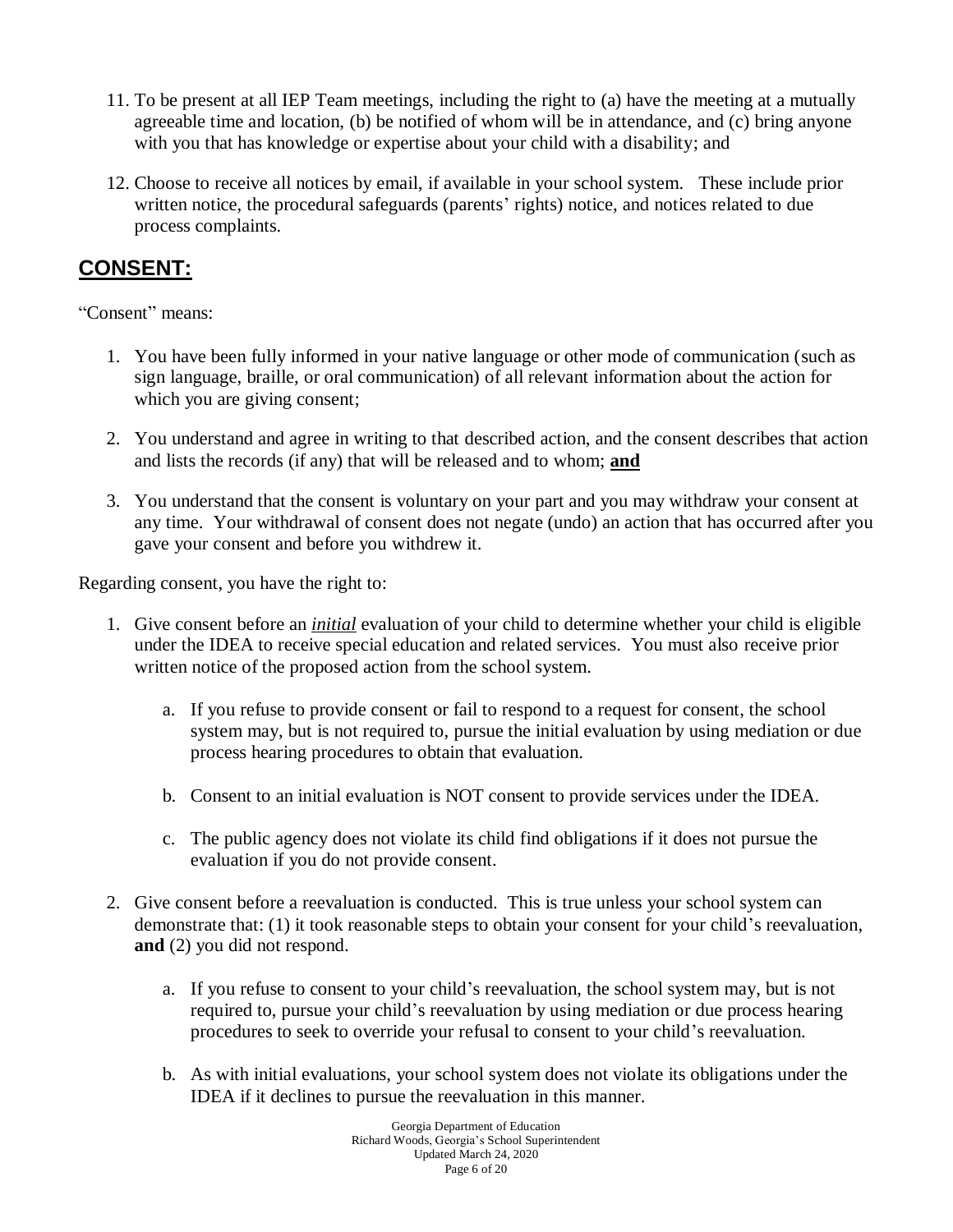- 3. NOT be subject to the procedures of mediation or a due process hearing to obtain consent if you are the parent of a child who is in home school or placed in private school at parental expense and you do not provide consent for the initial evaluation or reevaluation of your child, or you fail to respond to the request to provide such consent.
	- a. The public agency is not required to consider the child eligible for services.
- 4. Give consent before initial placement can be made in special education. The school system must make reasonable efforts to obtain informed consent from the parent for the initial provision of special education and related services.
	- a. If the parent fails to respond or refuses to provide consent for the initial provision of special education and related services, the school system may NOT use mediation or due process hearing procedures to obtain that consent.
	- b. The school system will not be in violation of its child find responsibilities nor its obligation to make a FAPE available to your child if you do not consent.
	- c. The school system is not required to convene an IEP Team meeting or to develop an IEP for a child for which consent for special education and related services has not been provided.
- 5. One-time written consent before the school system accesses your child's or your public benefits or insurance for the first time. You also have the right to written notification before the school system assesses your child's or your public benefits or insurance for the first time, and each year thereafter.
- 6. Revoke consent at any time. If at any time subsequent to the consent for initial provision of services, you revoke consent *in writing* for the continued provision of special education and related services to your child, the school system:
	- a. May decide not to continue to provide special education and related services to your child, but must, prior to ceasing the provision of services, provide prior written notice;
	- b. May not use mediation or due process hearing procedures to obtain consent;
	- c. Will not be in violation of the provision of a FAPE if you withdraw consent;
	- d. Is not required to convene an IEP Team meeting or develop an IEP for further provision of services; and
	- e. Is not required to amend your child's education records to remove any references to your child's receipt of special education and related services.

NOTE: Consent is not required prior to reviewing existing data as part of an evaluation or reevaluation or prior to administering a test that is administered to all children unless consent is required for all children.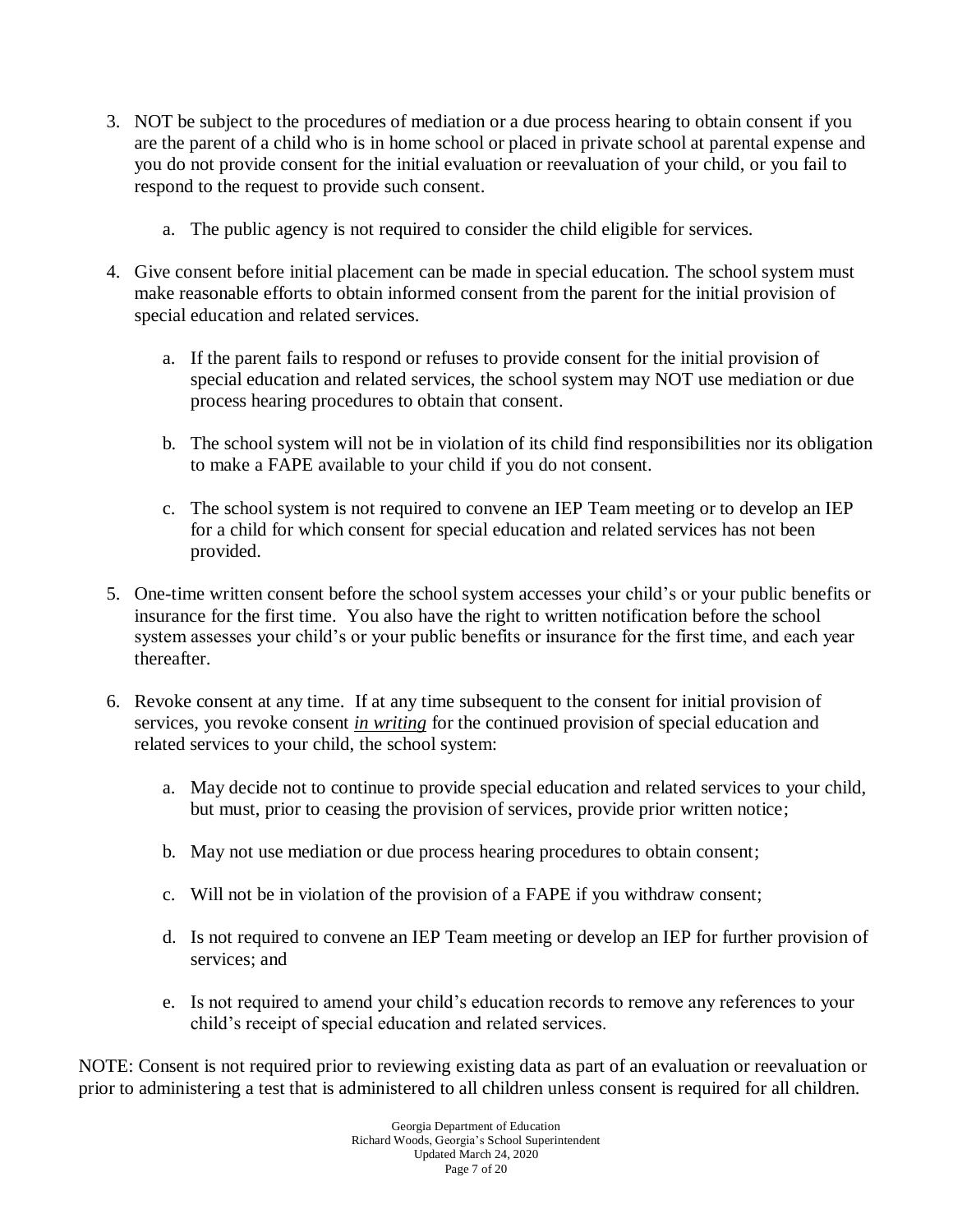### **DISPUTE RESOLUTION:**

IDEA regulations set forth separate procedures for State complaints and for due process complaints and hearings. While a detailed explanation and description of all dispute resolution is contained in State Board Rule 160-4-7-.12 Dispute Resolution, both complaint procedures are explained below:

#### **State Complaint Process**

Any individual or organization may file a formal written state complaint (state complaint) alleging a violation of any IDEA requirement by a school system, the State Educational Agency (SEA), or any other public agency. A state complaint must be resolved by the SEA within a 60-calendar-day timeline, unless the timeline is properly extended.

State Complaint: The complaint must be a signed, written complaint that sets forth an alleged violation of the IDEA. The complaint shall include a statement that the local system has violated the requirements of IDEA and the facts on which the statement is based. The complaint must allege a violation that occurred not more than **one (1)** year prior to the date the complaint is received.

- 1. Whenever a state complaint is filed, there is a right to mediation, if both parties agree.
- 2. State complaints are investigated by the Georgia Department of Education (GaDOE) or its contractors. Both the complaining party and the public agency involved have the opportunity to provide information to the GaDOE during the investigation.
- 3. Decisions of state complaints are issued by the GaDOE within 60 calendar days, unless extended for extenuating circumstances.
- 4. The decisions of state complaints cannot be appealed.

#### **Due Process Complaint Process**

Only a parent, a child with a disability who has reached the age of majority, or a school system may file a due process complaint on any matter relating to a proposal or a refusal to initiate or change the identification, evaluation, or educational placement of a child with a disability, or the provision of a FAPE to the child. For a due process complaint, an impartial due process hearing officer must hear the complaint (if it is not resolved through a resolution meeting or mediation) and issue a written decision within 45-calendar-days after the end of the resolution period, as described in this document in the section entitled "Resolution Process," unless the hearing officer grants a specific extension of the timeline at request of either you or the school system.

Due Process Complaint: The complaint must set forth an alleged violation that occurred not more than **two (2)** years before the date the complaining party knew or should have known about the alleged action that forms the basis for the complaint. A due process complaint is a request for a hearing to occur to resolve the matter. The two-year time limitation does not apply if the complaining party could not file a due process complaint within the timeline because: (1) the school system specifically misrepresented that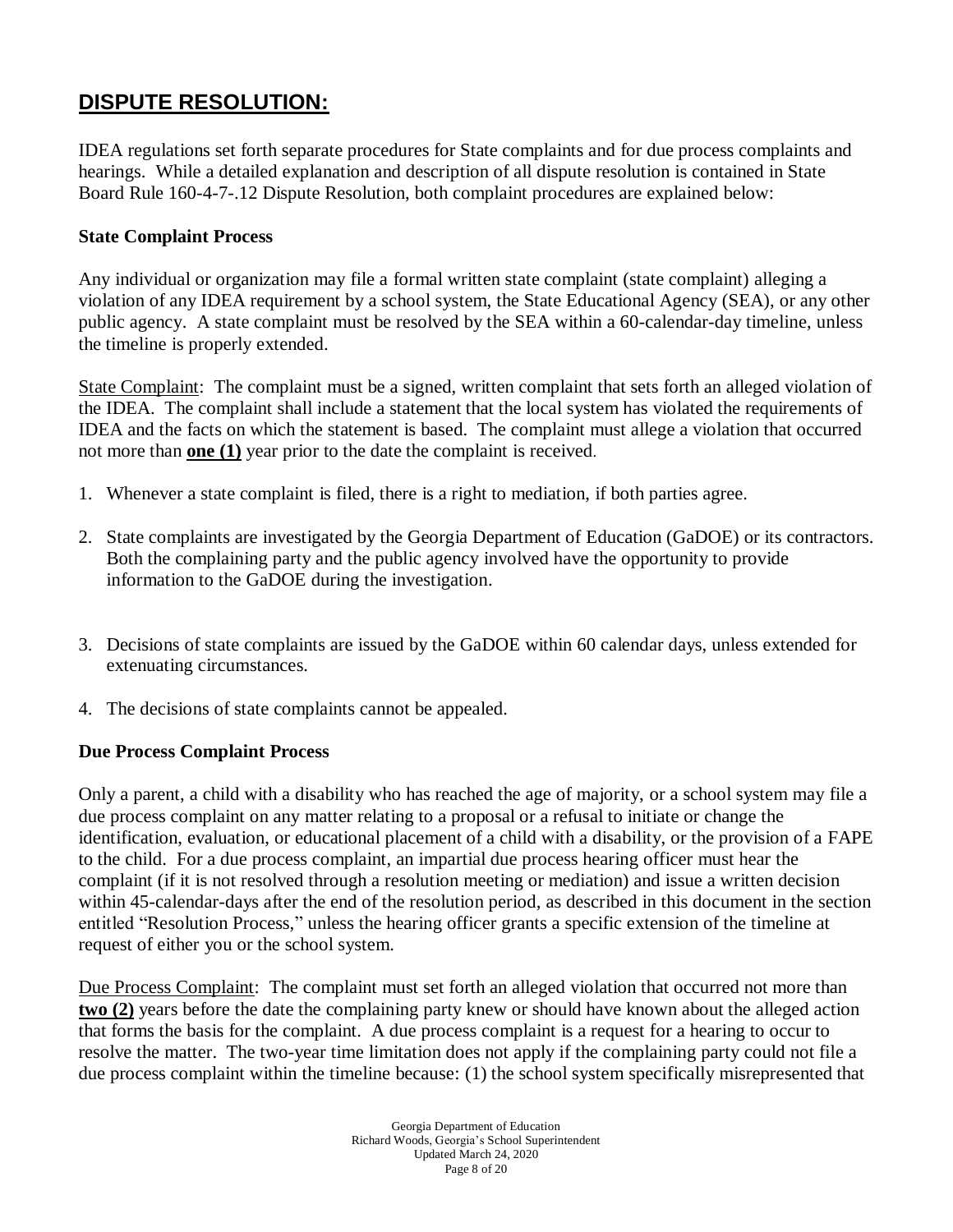it had resolved the issues identified in the complaint; or (2) the school system withheld information from the complaining party that it was required to provide to the complaining party under Part B of the IDEA.

- 1. **Responsibility to file due process complaint notice**. A parent or school alleging a due process violation under IDEA, or his or her attorney, is required to provide a due process complaint notice to the other party (or their attorney) and the GaDOE. The notice must include the name and home address of the child; the name of the school the child attends; in the case of a homeless child or youth, the child's contact information and the name of the child's school; a description of the nature of the problem; and a proposed resolution. The party presenting the due process complaint must file this notice before a due process hearing can occur.
- 2. **Responsibility to provide sufficient notice of the nature of the problem for which you are filing a due process complaint**. If the school system feels that the parent's due process complaint notice is insufficient, the system must notify the hearing officer in writing within 15 days of receiving the complaint.
	- a. ALJs/hearing officers then have up to 5 days to determine if the notice meets the requirements of the IDEA. Upon making a determination, the ALJ/hearing officer must immediately notify all parties in writing of the decision. If the ALJ/hearing officer determines that the complaint is sufficient, the school must respond to the due process complaint. If the ALJ/hearing officer determines that the complaint is not sufficient, the parent has the opportunity to resubmit a new complaint and the timelines start over.
- 3. **Prior written notice regarding the subject matter of the due process complaint**. When the school system receives a due process complaint notice, it must first determine whether it provided prior written notice regarding the subject matter of the due process complaint. If it had not done so, the school system must provide a response to the parents within 10 days of receiving the due process complaint notice. Prior written notice must contain the following:
	- a. An explanation of why the agency proposed or refused to take the action raised in the due process complaint;
	- b. A description of other options that the IEP Team considered and the reasons those options were rejected;
	- c. A description of each evaluation procedure, assessment, record, or report the agency used as the basis for the proposed or refused action; and
	- d. A description of the relevant factors in the school system's proposal or refusal.
- 4. **Resolution Session.** Within 15 days of when a complaint is filed, the system must convene a resolution session between the parents and relevant members of the IEP Team. A resolution session provides an opportunity for parents and school systems to resolve any issues in the due process complaint so that the parents and systems can avoid a due process hearing and provide immediate benefit to the child. The resolution session must occur before a due process hearing may proceed unless both parties agree to use the mediation process or they both agree in writing to waive the resolution session and mediation.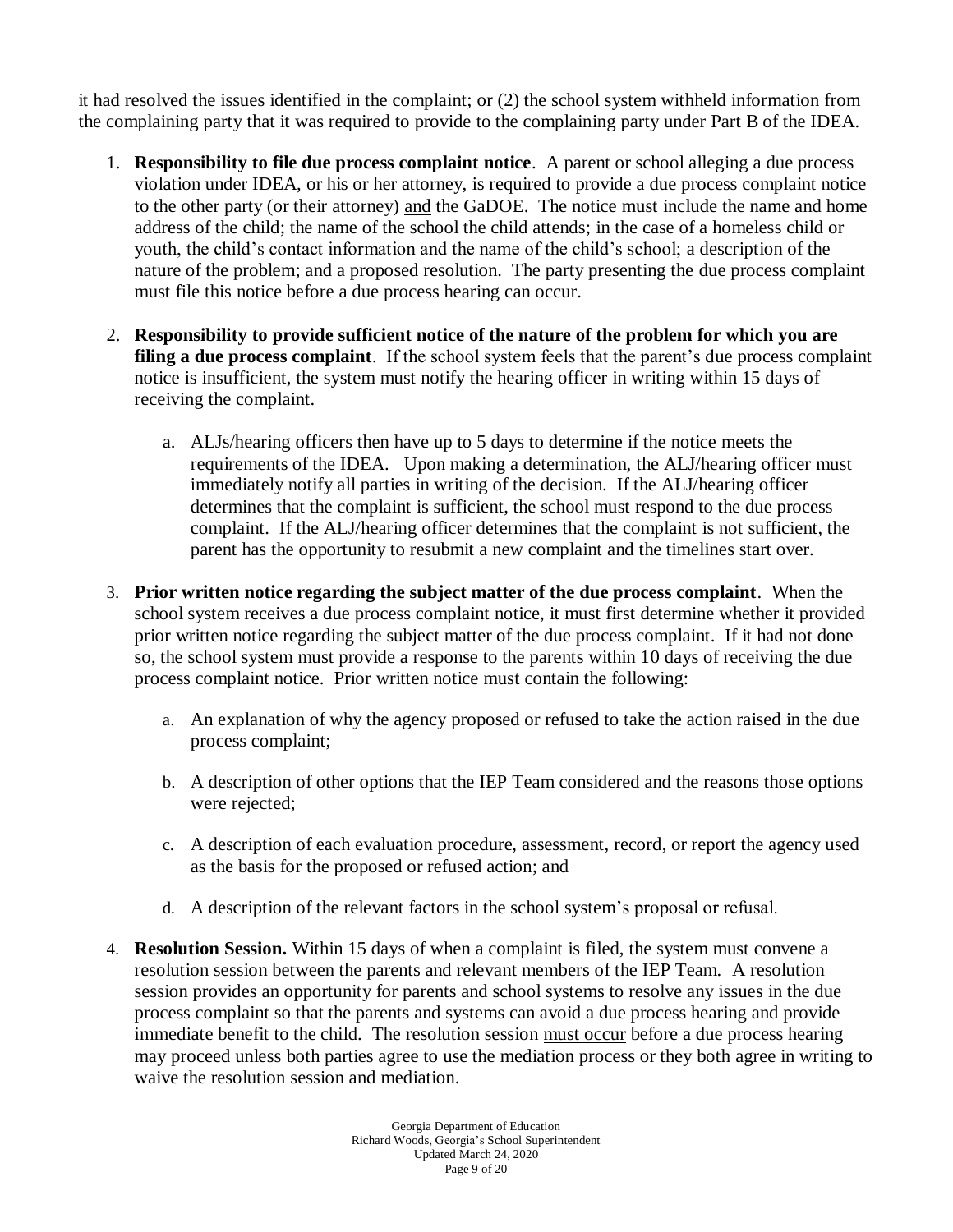- a. The session must include a representative of the school system who has decision-making authority on behalf of the school system.
- b. The session may not include an attorney for the system unless the parent is also accompanied by an attorney.
- c. The session provides an opportunity for the party who filed the due process complaint to discuss the complaint and the facts forming the basis of it and an opportunity for the responding party to resolve the complaint.
- d. If the parties reach an agreement, they must execute a legally binding agreement that is signed by the parents and the school system representative.
- e. The agreement is enforceable in any state court of competent jurisdiction or in a U.S. district court. Either party may void the agreement up to three (3) days after its execution.
- f. If the due process complaint is not resolved to the satisfaction of the parent within 30 days of the receipt of the complaint through this resolution session, the parties may proceed to a due process hearing.
- 5. **Impartial Due Process Hearing.** Whenever a due process complaint is filed, the parties have the right to an impartial due process hearing conducted by GaDOE or a contracted impartial agent of the GaDOE. The hearing shall be at no cost to either party. However, each party is responsible for his, her, or its costs associated with hiring legal counsel or expert witnesses, unless a court awards the recovery of such costs to the prevailing party.

Regarding due process hearings, you have the right to:

- 1. Have the hearing chaired by an ALJ/hearing officer who is not employed by a public agency involved in the education of your child or otherwise personally or professionally interested in the hearing (the ALJ/hearing officer is not an employee of the agency solely because he or she is paid by the agency to serve as an ALJ/hearing officer).
- 2. A list of the persons who serve as ALJs/hearing officers, including a statement of the qualifications of each of those persons.
- 3. Be accompanied and advised by legal counsel and by individuals with special knowledge or training with respect to the problems of children with disabilities at a hearing.
- 4. Be told by the local system of any free or low-cost legal and other relevant services available (e.g., an expert on disability conditions that may be a witness at the hearing) when you request information or you or the system initiate a due process complaint.
- 5. An expedited due process hearing whenever you file a due process complaint regarding the manifestation of a disability
- 6. Have your child present at the hearing.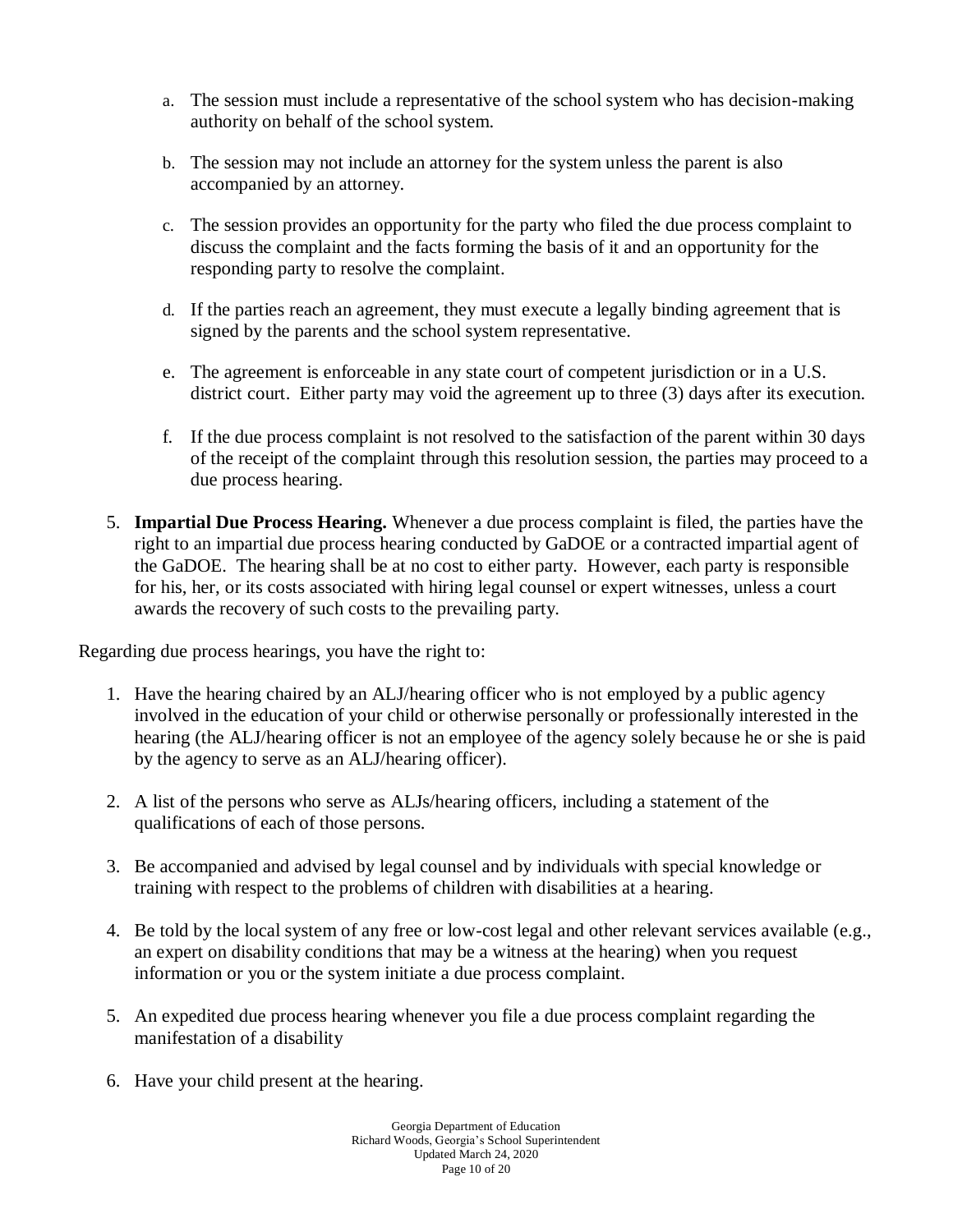- 7. Have the hearing open to the public.
- 8. Present evidence and confront, cross-examine, and compel the attendance of witnesses at the hearing.
- 9. Have the hearing or an appeal set at a time and place reasonably convenient to you and your child.
- 10. Have, at least five (5) business days prior to a hearing, each party shall disclose to all other parties all evaluations completed by that date and recommendations based on the offering party's evaluations that the party intends to use at the hearing.
- 11. Ask an ALJ/hearing officer to prohibit the introduction of any evidence at the hearing that has not been disclosed at least five (5) business days before the hearing.
- 12. Have a written or, at your option, electronic, verbatim record of the hearing.
- 13. Obtain written or, at your option, electronic findings of fact and decisions within 45 days after the resolution session period, except that the ALJ/hearing officer may grant a specific extension of time at the request of either party.
- 14. The implementation of a final decision made by the ALJ/hearing officer, unless a party brings a civil action in a state court of competent jurisdiction or a U.S. district court. If a party chooses to bring a civil action, your child will remain in his or her present educational placement until the completion of all appeals unless both parties agree otherwise. Any corrective or compensatory actions required in the decision will not occur until completion of all appeals.
- 15. Appeal the decision of the ALJ/hearing officer by bringing a civil action in state or federal court within 90 days from the date of the decision of the ALJ/hearing officer.
- 16. Have your child remain in his or her present educational placement until completion of all hearing and appeal proceedings, unless you and the agency agree otherwise. This right does NOT apply to appeals regarding placement under discipline procedures, manifestation determinations, or when a school system believes that maintaining the current placement of the child is substantially likely to result in injury to the child or others. During those appeals, the child must remain in the interim alternative educational setting pending the decision of the ALJ/hearing officer or until the expiration of the time period specified in the disciplinary code or federal law, whichever occurs first, unless the parent and the State or school system agree otherwise.
- 17. Have your child placed in the public school program until the completion of all the proceedings if the due process complaint involves an application for initial admission to the public school.

NOTE: You may file a state complaint or a due process complaint if you disagree with a determination by the school system that your child's behavior was not a manifestation your child's disability.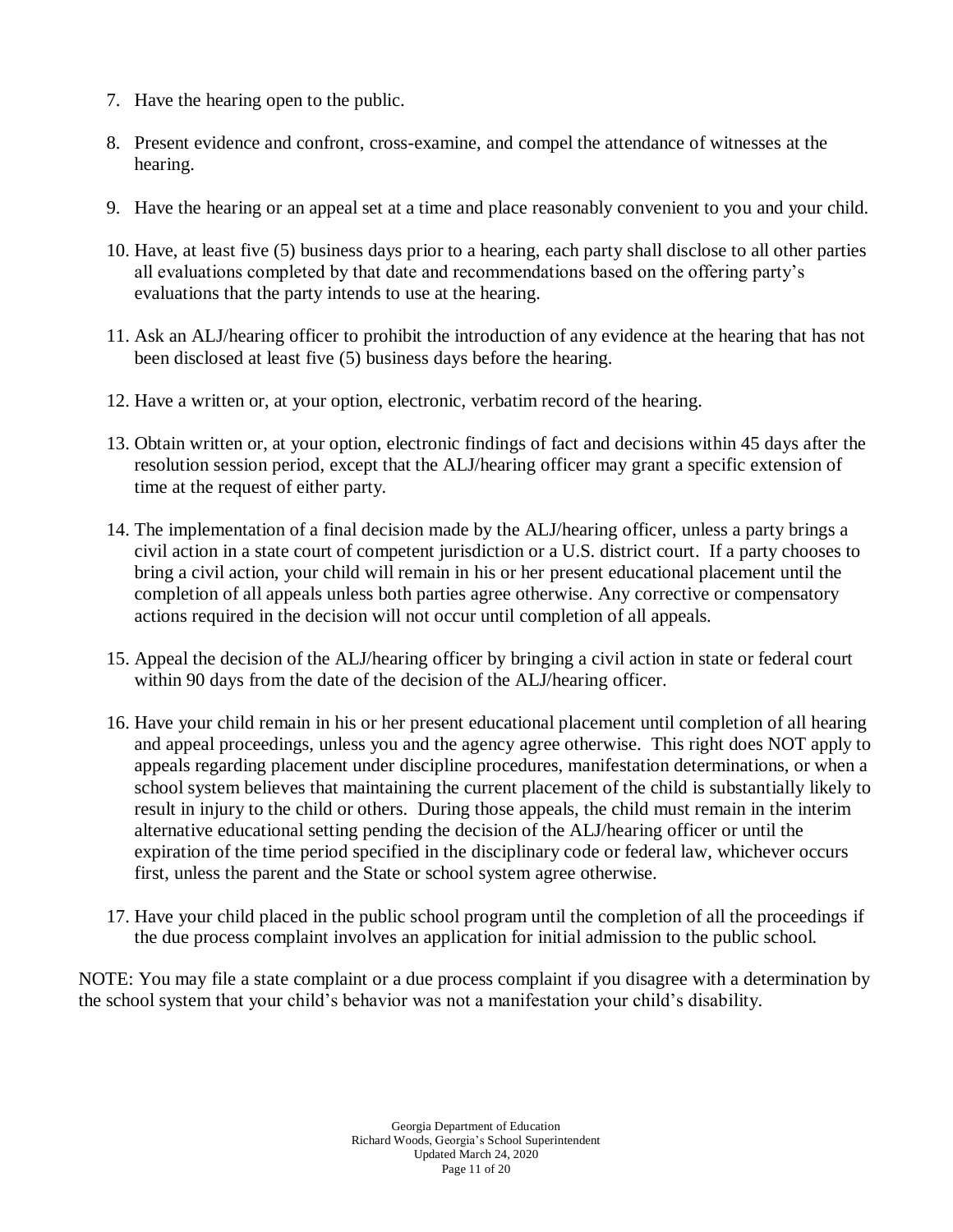#### **Attorneys' Fees**

U.S. District Courts can award reasonable attorneys' fees to prevailing parties, whether they are a parent, SEA, or local system as part of any settlement of a due process complaint or civil action. Attorneys' fees awarded to SEAs or local systems may only be granted under certain guidelines.

- 1. The attorney of a parent may be forced to pay the public agency's attorneys' fees when that attorney files a complaint or civil action that is frivolous, unreasonable, or without foundation, or if the attorney continued to litigate after the litigation clearly became frivolous, unreasonable, or without foundation.
- 2. The parents or their attorney may be forced to pay the public agency's attorneys' fees if the parents' due process complaint or subsequent civil action was presented for any improper purpose, such as to harass, cause unnecessary delay, or needlessly increase the cost of litigation.
- 3. Not all legal and administrative proceedings and services are eligible for reimbursement. A court may not award attorneys' fees for any services performed subsequent to the time of a written offer of settlement that is made to the parents if:
	- a. The offer is made in accordance with Rule 68 of the Federal Rules of Civil Procedure, or in the case of an administrative hearing, at any time more than 10 days prior to the hearing;
	- b. The offer is not accepted within 10 days; and
	- c. The court or administrative hearing officer find that the relief finally obtained by the parents is not more favorable than the offer of settlement. However, attorneys' fees may be awarded to parents who were substantially justified in rejecting the settlement offer.
- 4. In addition, IEP Team meetings are not eligible for reimbursement unless the meeting is convened as a result of an administrative proceeding or judicial action, or, at the discretion of the state, for a mediation session.
- 5. Attorneys' fees for Resolution Sessions are also ineligible for reimbursement

#### **Mediation**

Mediation may be requested by the parent, school system or any party to disagreements related to the IDEA.

- 1. Mediation shall be at no cost to either party, except that either party shall be responsible for the cost of an attorney or other representative or advisor.
- 2. Mediation is voluntary.
- 3. Mediation shall not be used to deny or delay a right to a hearing.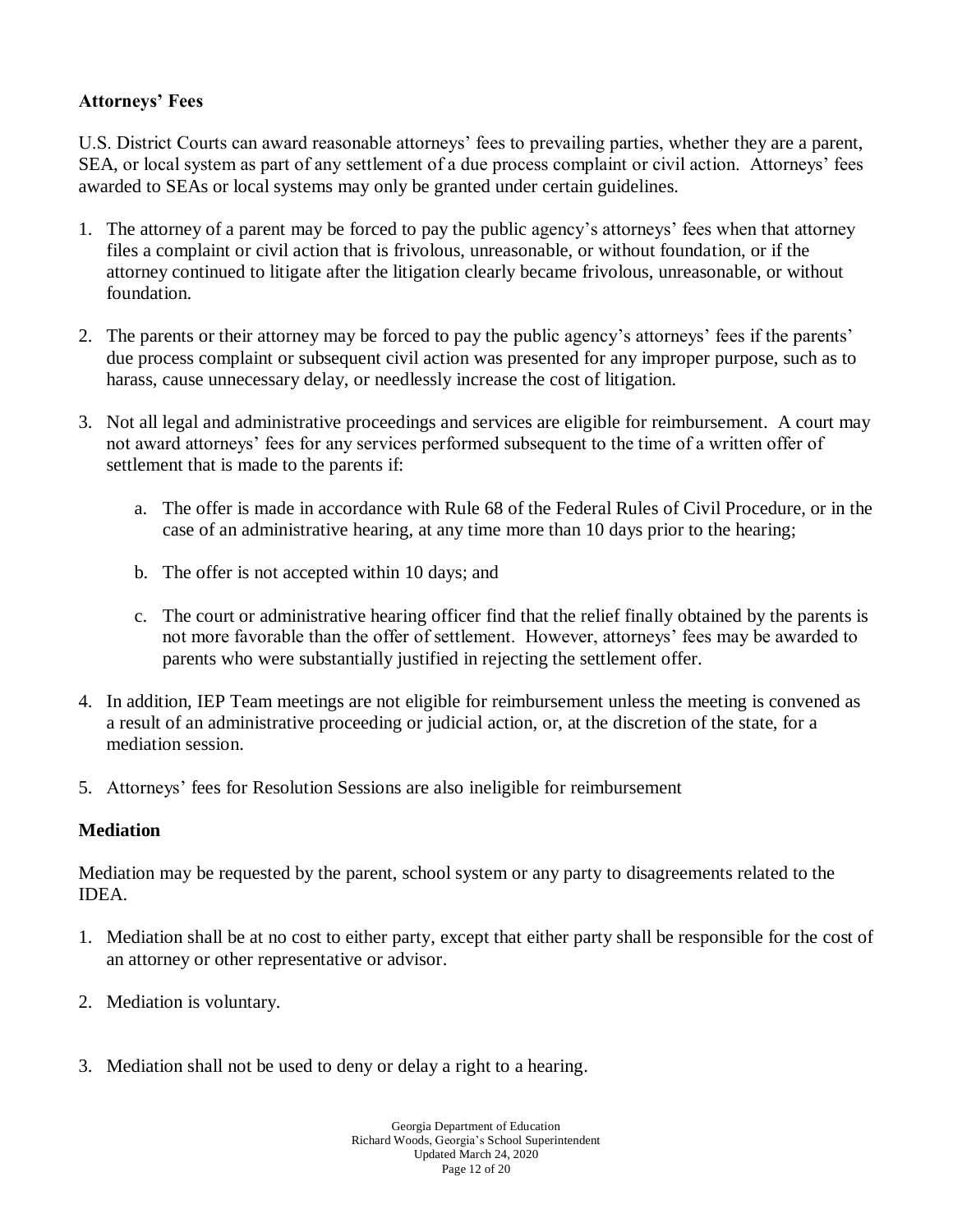- 4. Mediations shall be scheduled in a timely manner and held in a location convenient to the parties in the dispute.
- 5. Mediations shall be conducted by a qualified and trained mediator who is impartial and randomly selected by the state.
- 6. Discussions during mediation are confidential and may not be used as evidence in any subsequent due process hearing or civil proceeding.
- 7. If the dispute is resolved in mediation, the parties must enter into and sign a legally binding agreement that sets forth the resolution.

NOTE: Resolution session agreements, mediation agreements, and due process decisions are legally binding and may be enforced through state court of competent jurisdiction or U.S. district court.

NOTE: Any party may also file a state complaint alleging that a resolution agreement, a mediation agreement, or a due process decision has not been carried out by the parties. The GaDOE will conduct an investigation under the state complaint procedures and issue a written decision.

### **EVALUATIONS:**

Evaluations may occur when a child is suspected of being a child with a disability who needs special education and related services. Evaluations (usually termed "reevaluations") may also occur to determine the current educational needs for a child who is eligible and is receiving special education and related services. A school system may refuse to evaluate your child, but the school system must provide you with prior written notice that explains its refusal and explains that you are entitled to a due process hearing to determine if your child should be evaluated.

In reference to evaluations, you have a right to:

- 1. Have a full and individual evaluation of your child's educational needs;
- 2. Have the evaluation conducted by a multidisciplinary team, including at least one specialist with knowledge in the area of the suspected disability;
- 3. Have your child assessed in all areas related to any suspected disability;
- 4. Have appropriate tests administered by qualified examiners;
- 5. Have a variety of assessment tools and other factors used to gather relevant functional, developmental, and academic information in determining the eligibility of your child for special education and related services and the appropriate educational program for your child;
- 6. Have more than one assessment or piece of data used to determine eligibility and the appropriate educational program;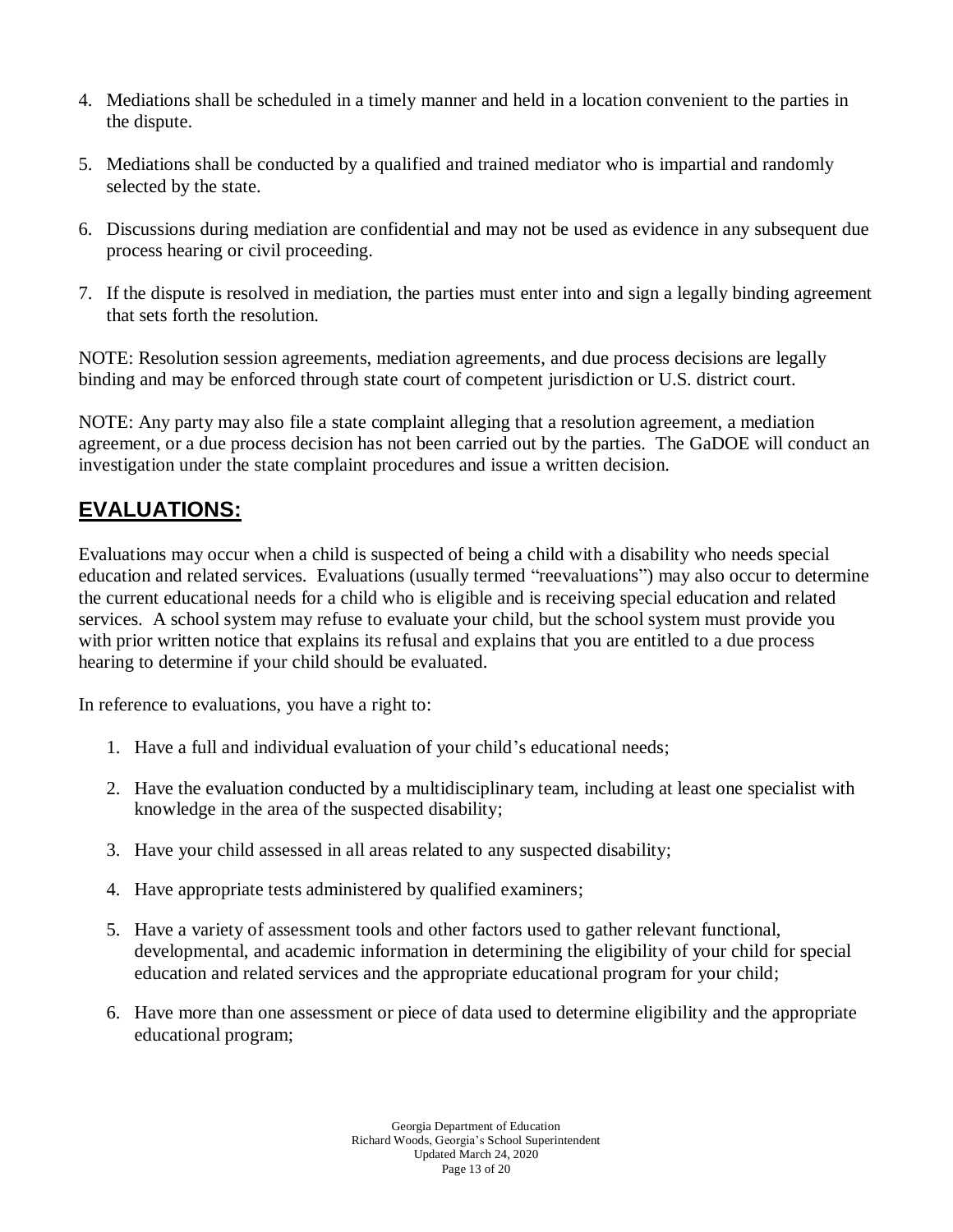- 7. Provide information on other privately obtained assessments (conducted by qualified examiners) and have that information considered in the process of determining whether your child is a child with a disability and the educational needs of your child;
- 8. Have the evaluation administered in your child's native language or mode of communication;
- 9. Have a reevaluation at least once every three years;
- 10. Have a reevaluation in less than three years if you or your child's teacher requests it. However, reevaluations shall not occur more frequently than one time per year unless you and the school system agree otherwise;
- 11. Have initial evaluations completed within 60 calendar days of receiving parental consent, unless the referral occurs less than 30 days prior to the end of the school year or in the summer;
	- a. Any summer vacation period in which the majority of a school system's teachers are not under contract shall not be included in the 60-day timeline for evaluation. However, a school system is not prohibited from conducting evaluations over a summer vacation period.
	- b. Holiday periods and other circumstances when children are not in attendance for five consecutive school days shall not be counted toward the 60-day timeline, including the weekend days before and after such holiday periods.
	- c. Students who turn three during the summer period or other holiday periods must have an eligibility decision and IEP (if appropriate) in place by the third birthday.
- 12. Have the eligibility decision for initial determination based on: (a) the presence of a disability as defined in the IDEA; and (b) the documentation of the impact of the disability on the education of your child;
- 13. Have a copy of the evaluation report and documentation of eligibility provided to you at no cost and at the completion of the 60-day initial evaluation period or at the eligibility meeting, which as a matter of best practice, should occur within 10 calendar days of the completion of the initial evaluation.

NOTE: In the case of a previous revocation of consent to provide special education and related services, a new referral shall be treated as an initial evaluation.

# **LEAST RESTRICTIVE ENVIRONMENT:**

"Least restrictive environment" is the term used to describe the right for a child with a disability to remain with his or her peers without disabilities to the maximum extent appropriate for his or her education. Each child is different and the IEP Team determines the setting for special education services to be delivered. A child should remain in the regular classroom with special education and related services provided in the regular classroom unless there is evidence that this environment is not successful even with supports and services.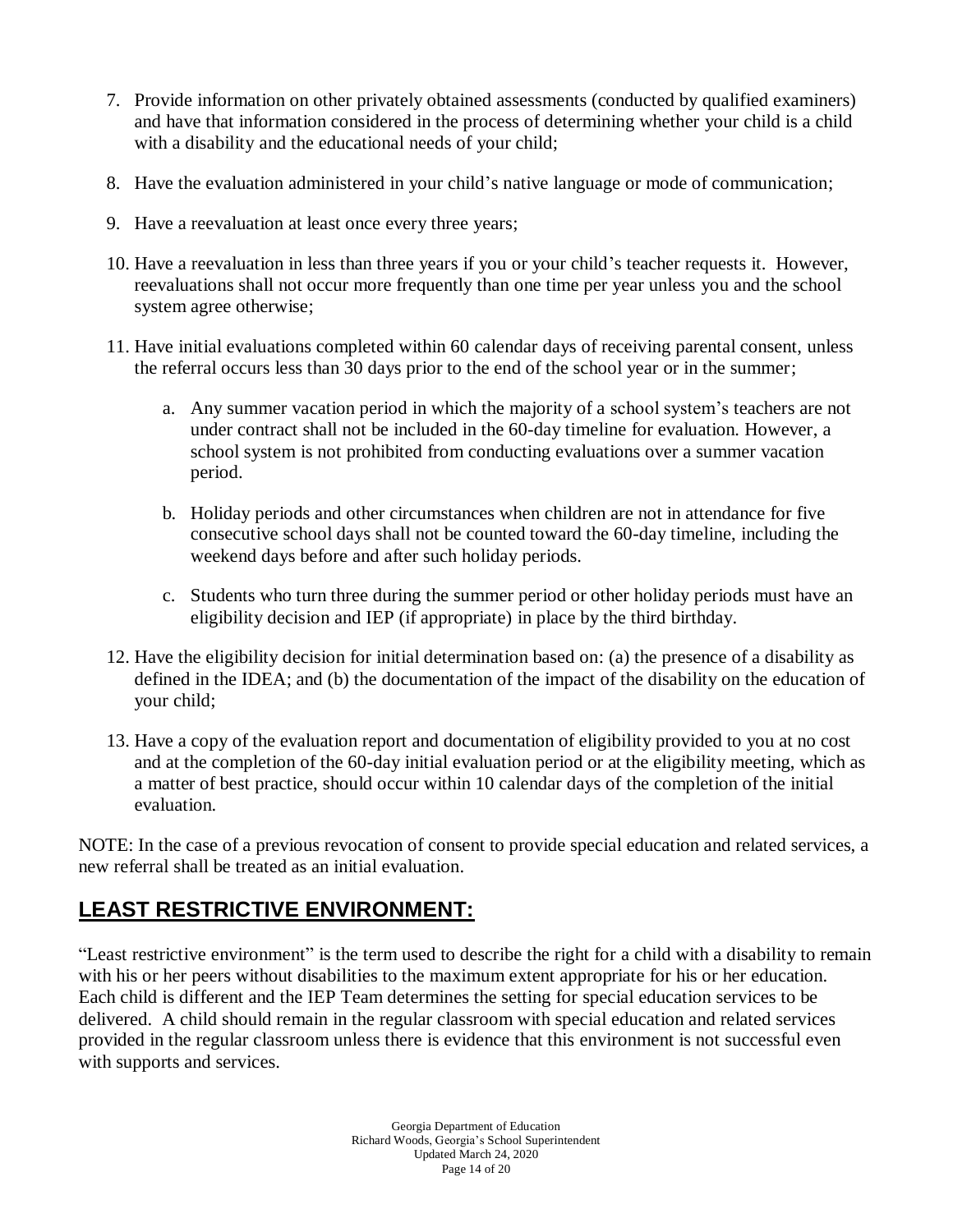Regarding the least restrictive environment, you have the right to:

- 1. Have your child educated with non-disabled children to the maximum extent appropriate as determined by the IEP Team;
- 2. Have your child remain in a regular education environment, unless a special class or separate school is needed. Removing a child from a regular class environment should be done only when the nature or severity of the disability is such that education in the regular class with the use of supplementary aids and services cannot be achieved satisfactorily;
- 3. Have available a continuum of alternative placements so that removal from the regular educational program can be the least restrictive situation;
- 4. Have supplementary services, such as resource room or itinerant instruction, to make it possible for your child to remain in a regular class placement for the majority of the school day;
- 5. Have your child placed in the school he or she would attend if non-disabled, unless your child's IEP requires some other arrangement;
- 6. Have your child participate in non-academic and extracurricular services and activities, such as meals, recess, counseling, athletics, and special interest groups, to the maximum extent appropriate to the needs of your child. The school system must ensure that each child with a disability has the supplementary aids and services determined by the child's IEP Team to be appropriate and necessary for your child to participate in nonacademic settings.

## **SURROGATE PARENTS:**

A "surrogate parent" is a person appointed for a student for whom no parent can be identified or who is a ward of the state or whose parent's whereabouts cannot be discovered, after reasonable efforts by the school system.

- 1. When a child is a ward of the State, the surrogate may alternatively be appointed by the judge overseeing the child's case provided that the surrogate meets the requirements of the IDEA.
- 2. When a child is an unaccompanied youth, as defined in section 725(6) of the McKinney-Vento Homeless Assistance Act (42 U.S.C. § 11434a(6)), the local system shall appoint a surrogate in accordance with those requirements.
- 3. The school system shall make reasonable efforts to ensure the assignment of a surrogate not more than 30 days after there is a determination by the system that the child needs a surrogate.
- 4. The school system must have a method for determining whether a child needs a surrogate parent and for assigning a surrogate parent to the child.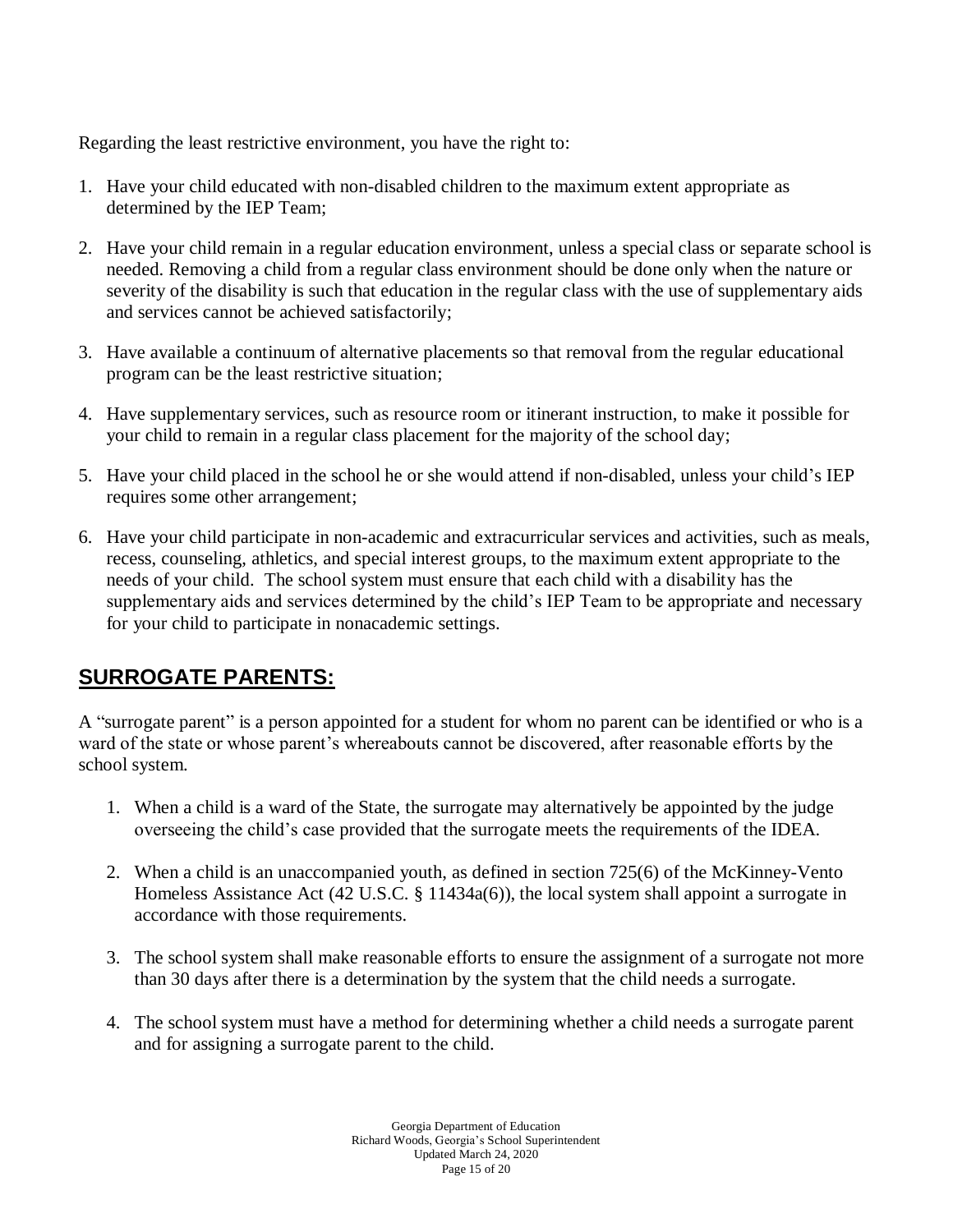The surrogate parent may represent the child in all matters relating to the identification, evaluation, and educational placement of the child, and the provision of a FAPE to the child. A surrogate parent must:

- 1. Have no personal or professional interest that conflicts with the interests of the student represented;
- 2. Have knowledge and skills that ensure adequate representation of the student; and
- 3. Not be an employee of the GaDOE, the local system, or any other agency that is involved in the education or care of the child.

# **PRIVATE SCHOOL PLACEMENT AT PUBLIC EXPENSE:**

The IDEA does not require a school system to pay for the cost of education, including special education and related services, of a child with a disability at a private school or facility if the school system made a FAPE available to the child and the parent chose to place the child in a private school or facility. However, for students enrolled in private schools, the school system where the private school is located must include the child in the population of those whose needs are addressed under the IDEA provisions regarding children who have been placed by their parents in a private school.

- 1. When a child is placed by the parent in a nonprofit private elementary or secondary school, the system where the private school is located must consider the student an eligible child in any provision or consideration of proportionate share of federal funds. There is no individual entitlement to special education and related services when a child is parentally enrolled in a private elementary or secondary school in the circumstances described above.
- 2. If a child with a disability who has previously received special education and related services from the school system has been enrolled by his parents in a private elementary or secondary school without the consent of, or referral by, the school system due to a disagreement about the provision of a FAPE, a court or ALJ/hearing officer may require the school system to reimburse the parents for the cost of that enrollment if the court or ALJ/hearing officer finds that the school system had not made a FAPE available to the child in a timely manner prior to that enrollment and that the private placement is appropriate.
- 3. The cost of any reimbursement described in paragraph (2) above may be reduced or denied if:
	- a. At the most recent IEP Team meeting that the parents attended prior to removal of the child from the public school, the parents failed to inform the IEP Team that they were rejecting the placement proposed by the school system to provide a FAPE to the child, including stating their concerns and their intent to enroll their child in private school at public expense; or
	- b. The parents failed, at least 10 business days (including any holidays that occur on a business day) prior to removal of the child from the public school, to give the school system written notice that they were rejecting the placement proposed by the school system to provide a FAPE to the child, including stating their concerns and their intent to enroll their child in private school at public expense; or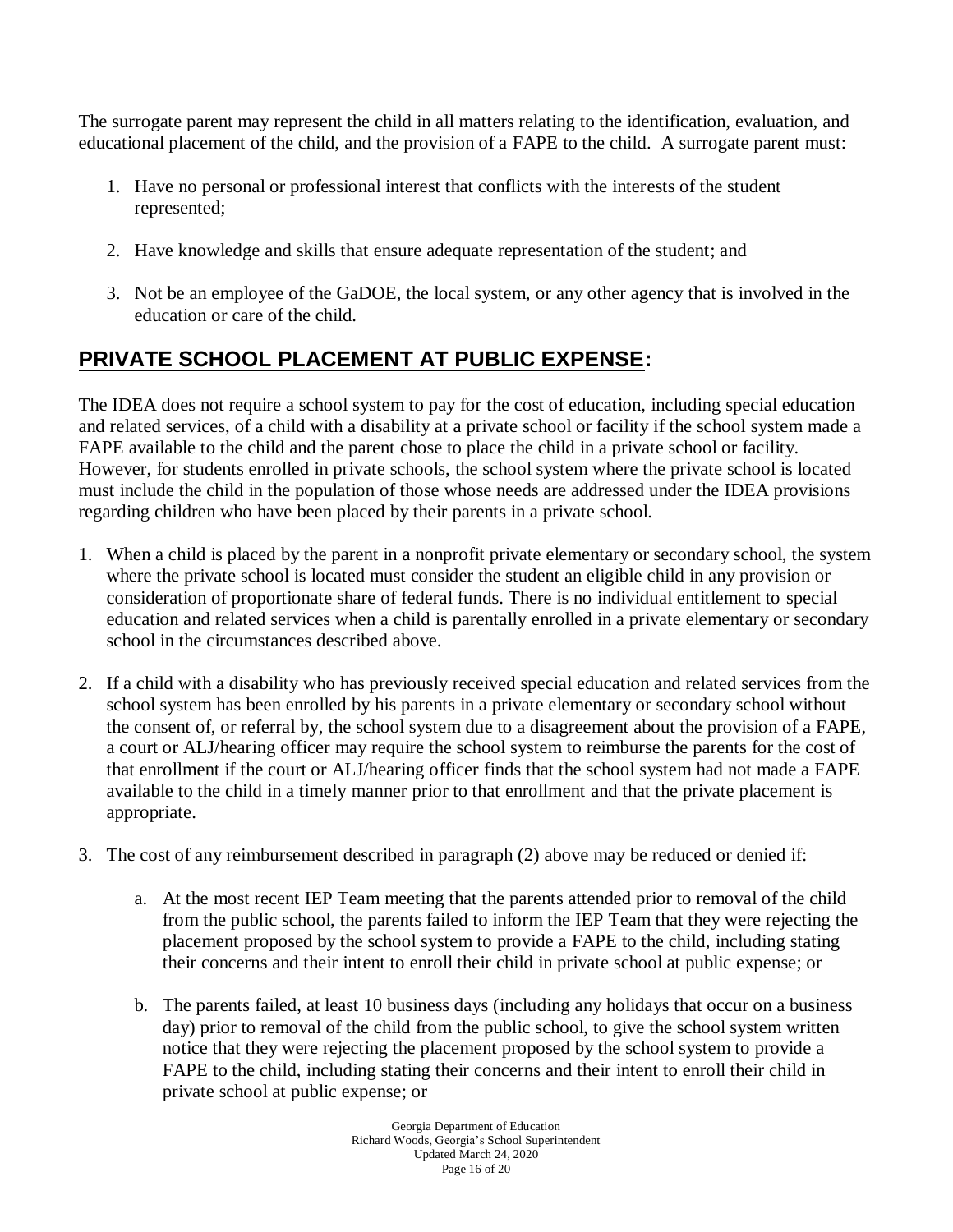- c. Prior to the parents' removal of the child from the public school, the school system provided to the parents written notification of its intent to evaluate the child, along with a statement of an appropriate and reasonable purpose of such evaluation but the parents did not make the child available for the evaluation; or
- d. Upon a judicial finding of unreasonableness with respect to actions taken by the parents.
- 4. Reimbursement must not be reduced or denied for failure of the parent to provide notice referred to in paragraph (3) above if:
	- a. The school prevented the parent from providing the notice;
	- b. The parent had not received his or her notice of rights; or
	- c. Compliance with the notice requirements would likely result in physical harm to the child.
- 5. Reimbursement may, in the discretion of the court or ALJ/hearing officer, not be reduced or denied for failure of the parent to provide notice referred to in paragraph (3) above if:
	- a. The parent is illiterate or cannot write in English; or
	- b. Compliance with the notice requirements would likely result in serious emotional harm to the child.

### **PROCEDURES WHEN DISCIPLINING CHILDREN WITH DISABILITIES:**

School personnel may, for not more than ten (10) school days in a row, remove a child with a disability who violates the code of student conduct from his or her current placement to an appropriate interim alternative educational setting, another setting, or suspension without consulting the student's IEP Team. School personnel may also impose additional removals of not more than ten (10) days for separate incidents of misconduct, as long as those removals do not constitute a change of placement.

Once a child has been removed from his or her current placement for a total of ten (10), consecutive or non-consecutive, school days in the same school year, the school system must, during any subsequent days of removal in that school year, provide services that enable the child to continue to participate in the general education curriculum, although in another setting, and to progress toward meeting the goals set forth in the child's IEP.

Within ten (10) school days of any decision to change the placement of a child with a disability because of a violation of a code of student conduct (except for a removal that is less than ten school days and is not a change in placement), the school system, the parent, and relevant members of the IEP Team (as determined by the parent and the school system) must review all relevant information in the student's file, including the IEP, any teacher observations, and any relevant information provided by the parent to determine: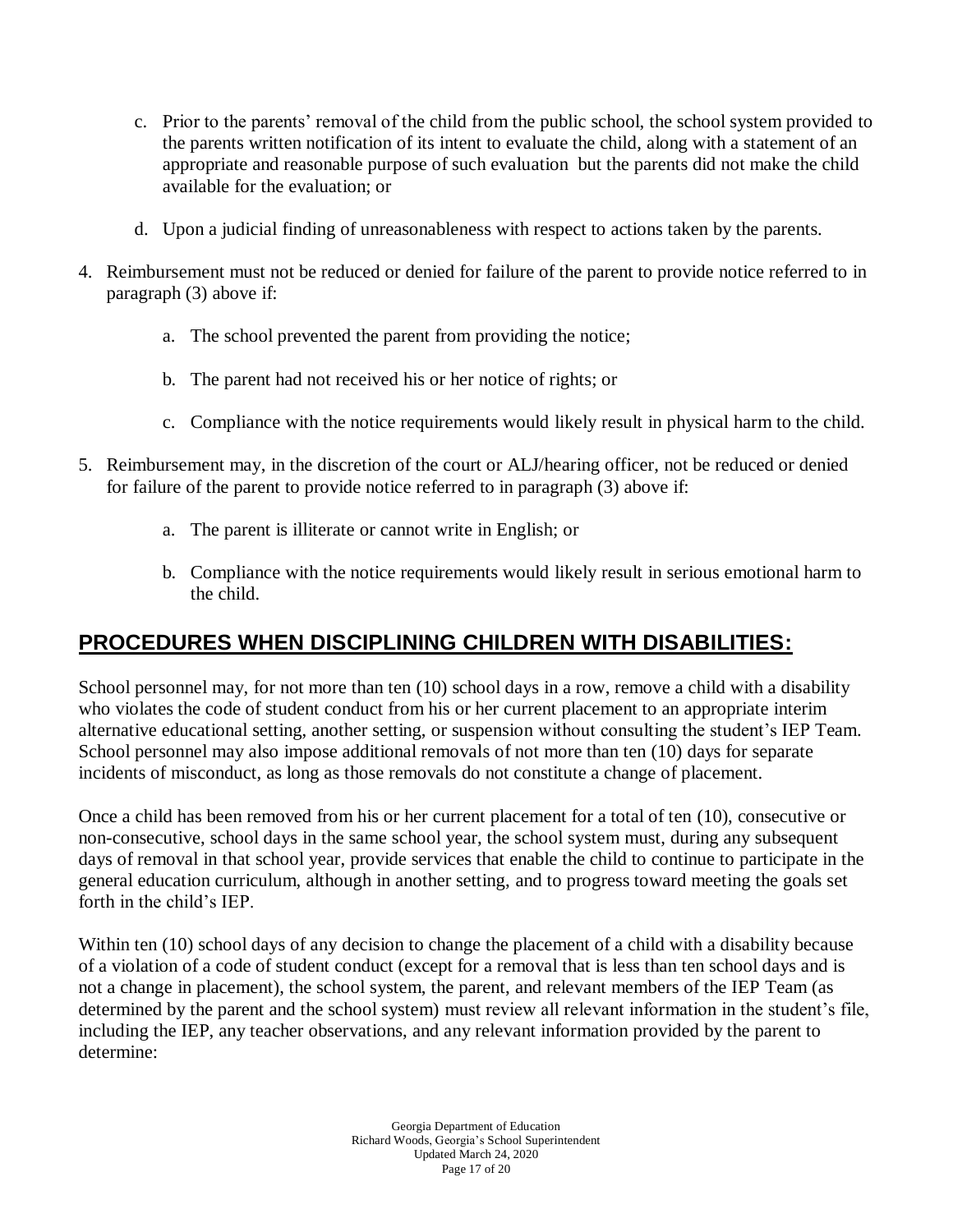- 1. If the conduct in question was caused by, or had a direct and substantial relationship to, the child's disability; or
- 2. If the conduct in question was the direct result of the school system's failure to implement the child's IEP.

If the school system, parents, and relevant members of the IEP Team determine that either of these conditions was met, the conduct must be determined to be a manifestation of the child's disability. If the conduct was the result of the school system's failure to implement the IEP, the school system must take immediate action to remedy those deficiencies.

When the conduct is determined to be a manifestation of the student's disability, the IEP Team must conduct (or review if already in place) the functional behavioral assessment (FBA) and develop and implement (or review and modify) a behavioral intervention plan (BIP) for the student to address the behavior so as to prevent it from occurring in the future. The child shall be returned to the placement from which he or she was removed, unless the parent and the school system agree to a change of placement as part of the modification of the BIP.

If the determination is that the behavior of your child was not a manifestation of his or her disability, the relevant disciplinary procedures applicable to children without disabilities may be applied to the child in the same manner in which they would be applied to children without disabilities, except that the child must:

- a. Continue to receive educational services so as to enable your child to continue to participate in the general education curriculum, although in another setting, and to progress toward meeting the goals set out in your child's IEP; and
- b. Receive, as appropriate, a FBA, and behavioral intervention services and modifications that are designed to address the behavior violation so that it does not recur.
- 1. If your child carries a weapon to school or to a school function, knowingly possesses or uses illegal drugs, sells or solicits the sale of a controlled substance while at school or a school function, inflicts serious bodily injury on another person while at school, on school premises, or at a school sponsored function, school system personnel may order a change in the placement of your child to:
	- a. An appropriate interim alternative educational setting, another setting, or suspension, for not more than 10 school days (to the extent such alternatives would be applied to children without disabilities), or
	- b. An appropriate interim alternative educational setting for the same amount of time that a child without a disability would be subject to discipline, but for not more than 45 days without regard to whether or not the behavior was a manifestation of disability.

The alternative educational setting shall be determined by the IEP Team.

2. School personnel may consider any unique circumstances on a case-by-case basis when determining whether a change in placement is appropriate.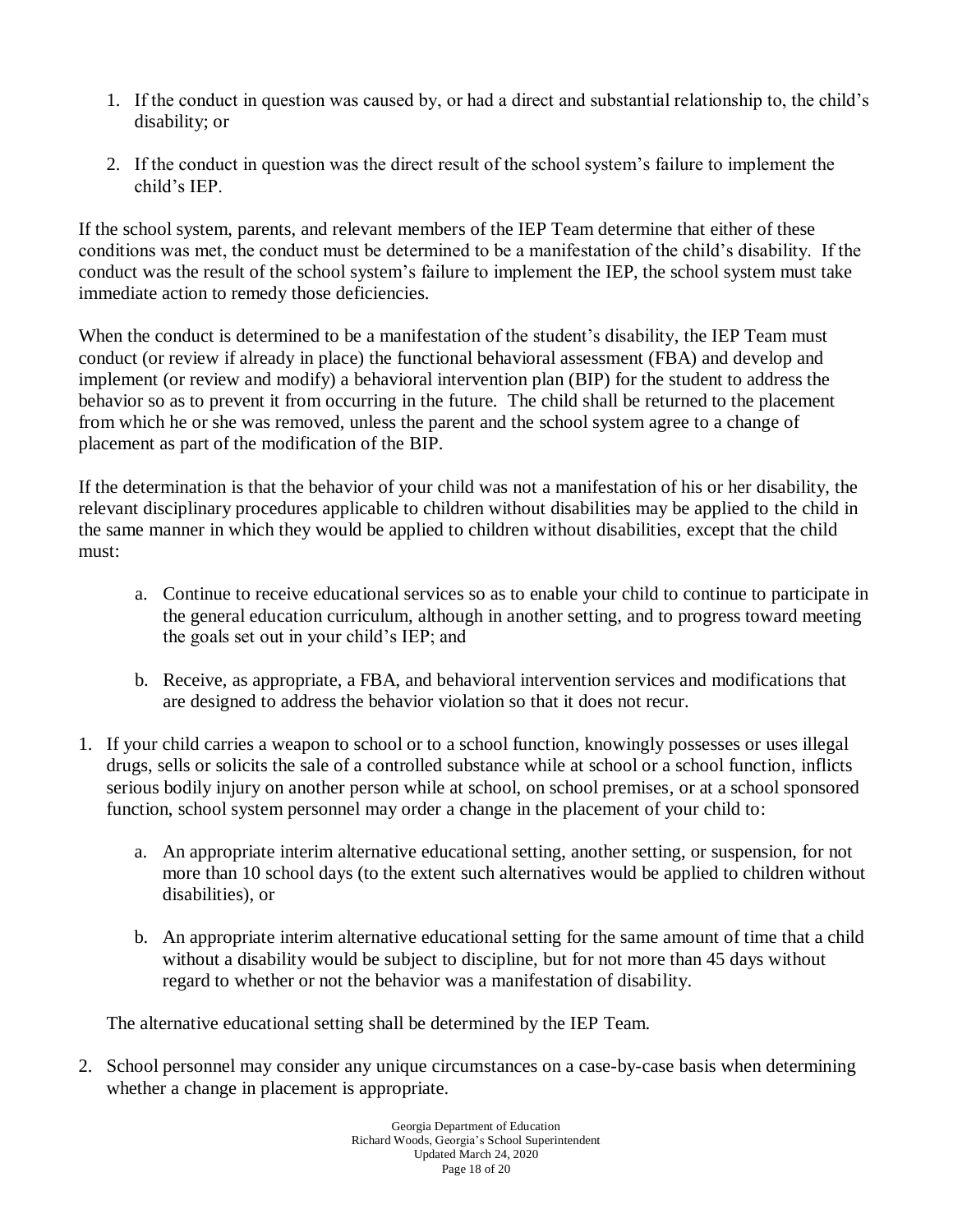- 3. An ALJ/hearing officer may order a change in the placement of your child to the IEP-determined appropriate interim alternative educational setting for not more than 45 days if the ALJ/hearing officer determines that maintaining the current placement of your child is substantially likely to result in injury to your child or to others and determines that the interim alternative educational setting meets the requirements of paragraph (4).
- 4. Any interim alternative educational setting in which your child is placed pursuant to paragraph (1) or paragraph (4) in this section shall be selected so as to enable your child to continue to:
	- a. Receive educational services in order to participate in the general curriculum, although in another setting, and to continue to progress toward the goals set out in the IEP; and
	- b. Receive, as appropriate, the services and modifications of a FBA and BIP designed to address the behavior so that it does not recur.
- 5. If you request an expedited due process hearing regarding a disciplinary action described in paragraph (1)(b) or paragraph (3) to challenge the interim alternative educational setting or the manifestation determination, your child shall remain in the interim alternative educational setting pending the decision of the ALJ/hearing officer or until the expiration of the time period provided for in paragraph (1)(b) or paragraph (3), whichever occurs first, unless you and the State or the school system agree otherwise. Such expedited due process hearing must occur within 20 school days of the date the hearing is requested and must result in a determination within 10 school days after the hearing. A resolution session meeting must occur within seven (7) days of the date the hearing is requested, and the hearing may proceed unless the matter has been resolved to the satisfaction of both parties within 15 days of receipt of the hearing request. The decision of an expedited due process hearing may be appealed.
- 6. If a child has not been determined eligible for special education and related services and violated a code of student conduct, but the school system had knowledge before the behavior occurred that the child was a child with a disability, then the child may assert the protections described in this notice.
	- a. A school system has knowledge that the child may be a child with a disability if:
		- i. The parent of the child has expressed concern in writing that the child is in need of special education and related services to supervisory or administrative personnel or the teacher of the child;
		- ii. The parent requested an evaluation related to eligibility for special education and related services under the IDEA; or
		- iii. The child's teacher or other school system personnel expressed specific concerns about a pattern of behavior demonstrated by the child directly to the school system's director of special education or to other supervisory personnel of the school system.
	- b. A school system does not have knowledge if: